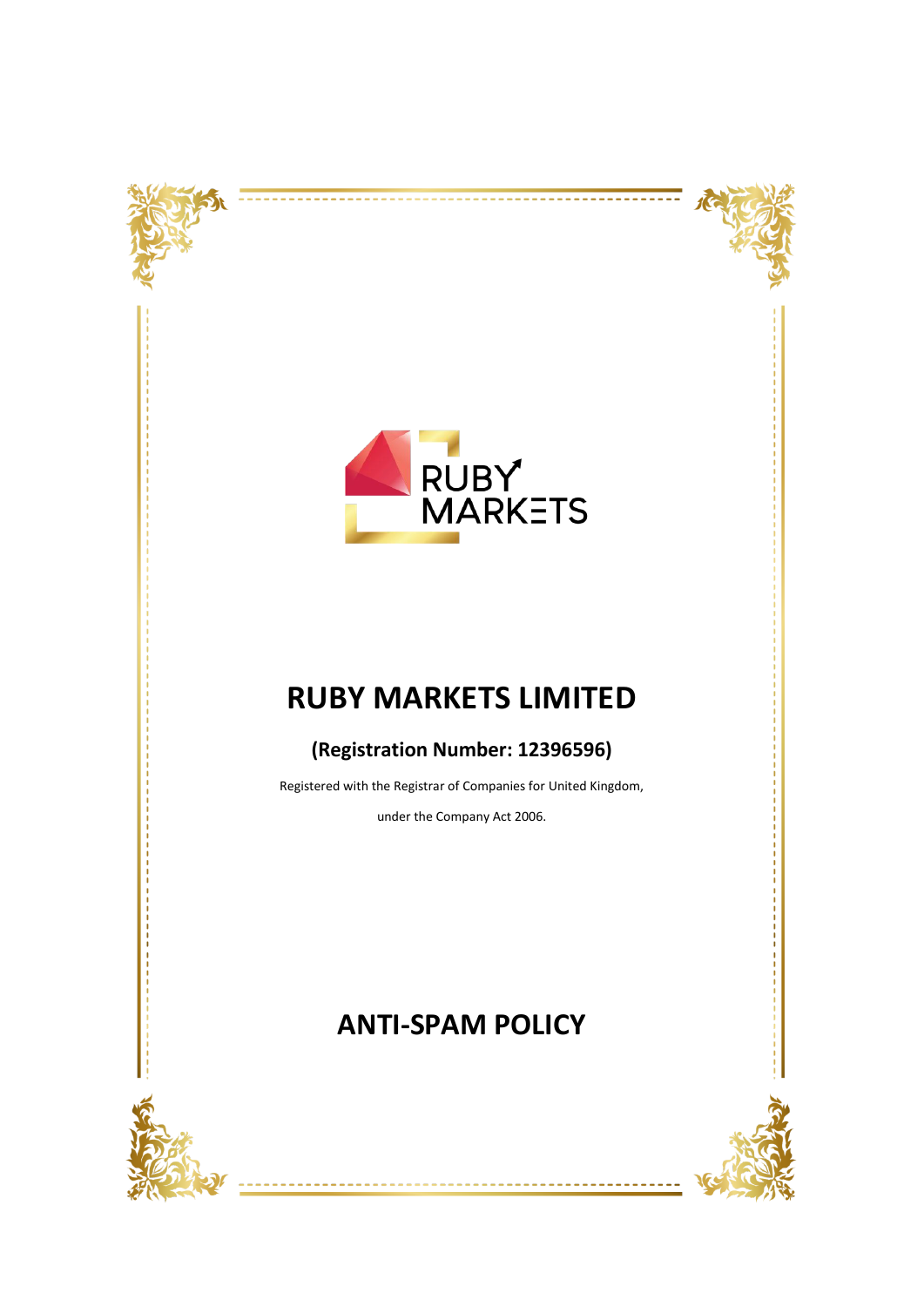

### **ANTI-SPAM POLICY**

RUBY MARKETS LIMITED views the transmission or distribution of any unsolicited bulk or unsolicited commercial e-mails ("Spam") as a serious and punishable offense. Users of RUBY MARKETS LIMITED services are strictly prohibited to send or cause Spam to be delivered to any customers of RUBY MARKETS LIMITED.

In compliance with the international anti-spam policies, RUBY MARKETS LIMITED prohibits the sending of emails to or through our website or services that contains the following:

- o Invalid or non-existent domain names
- o Invalid or forged headers
- $\circ$  A third party's internet domain name, or be transmitted from or through a third party's equipment, without permission of the third party
- o Any techniques to otherwise misrepresent, hide or obscure any information in identifying the point of origin or the transmission path
- o Other means of deceptive addressing
- o False or misleading information in the subject line or otherwise contain false or misleading content
- o Fail to comply with additional technical standards described below
- o Otherwise violate our Terms of Use

RUBY MARKETS LIMITED strictly forbids the harvesting, mining or collection of e-mail addresses or other information about our customers or subscribers through the website or its services. It is also forbidden to use our services in a way that would damage, disable, overburden or impair any aspect of the services or would in any way impede other users' use and enjoyment of RUBY MARKETS LIMITED services.

Civil, criminal, or administrative penalties may be imposed against the sender and those assisting the sender for the unauthorized use of any RUBY MARKETS LIMITED service, in connection with the transmission of unsolicited e-mail, including the transmission of e-mail that violates this policy.

Violators of the international anti-spam laws according to countries shall be subject to "cease and desist" orders or penalties from the authorities. Criminal prosecution is also possible in the case of outrageous offenders, which can result in penalties such as fines, forfeiture of proceeds and equipment. Offenders can and may also be subjected to imprisonment.